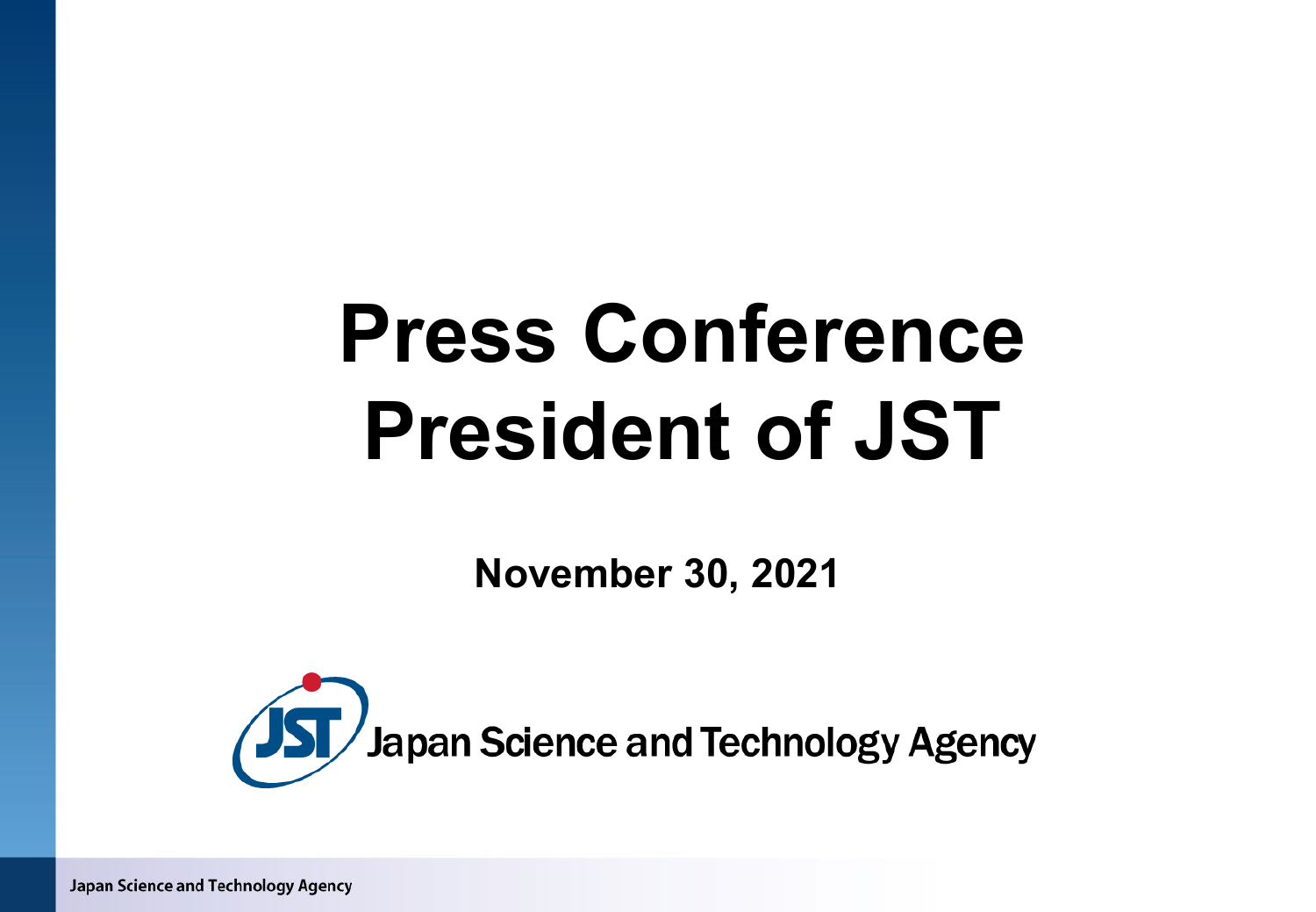## **Today's Lecture**



**Dr. Ogasawara Noriko**

Lecturer, Department of Microbiology and Department of Otolaryngology, School of Medicine, Sapporo Medical University

・Dr. Ogasawara practices clinical medicine as an otolaryngologist and as a clinical geneticist, while she is engaged in research on Nasopharynx-associated lymphoid tissue (NALT) and its immune response mechanism.

Dr. Ogasawara

MD, School of Medicine, Sapporo Medical University (2004) Ph.D., Graduate School of Medicine, Sapporo Medical University (2010) Assistant Professor, Department of Microbiology and Department of Otolaryngology, School of Medicine, Sapporo Medical University (2013) Visiting Researcher, Division of Allergy and Immunology, Department of Medicine, Northwestern University Feinberg School of Medicine (2016-2018) Lecturer, Department of Microbiology and Department of Otolaryngology, School of Medicine, Sapporo Medical University (2018-present)

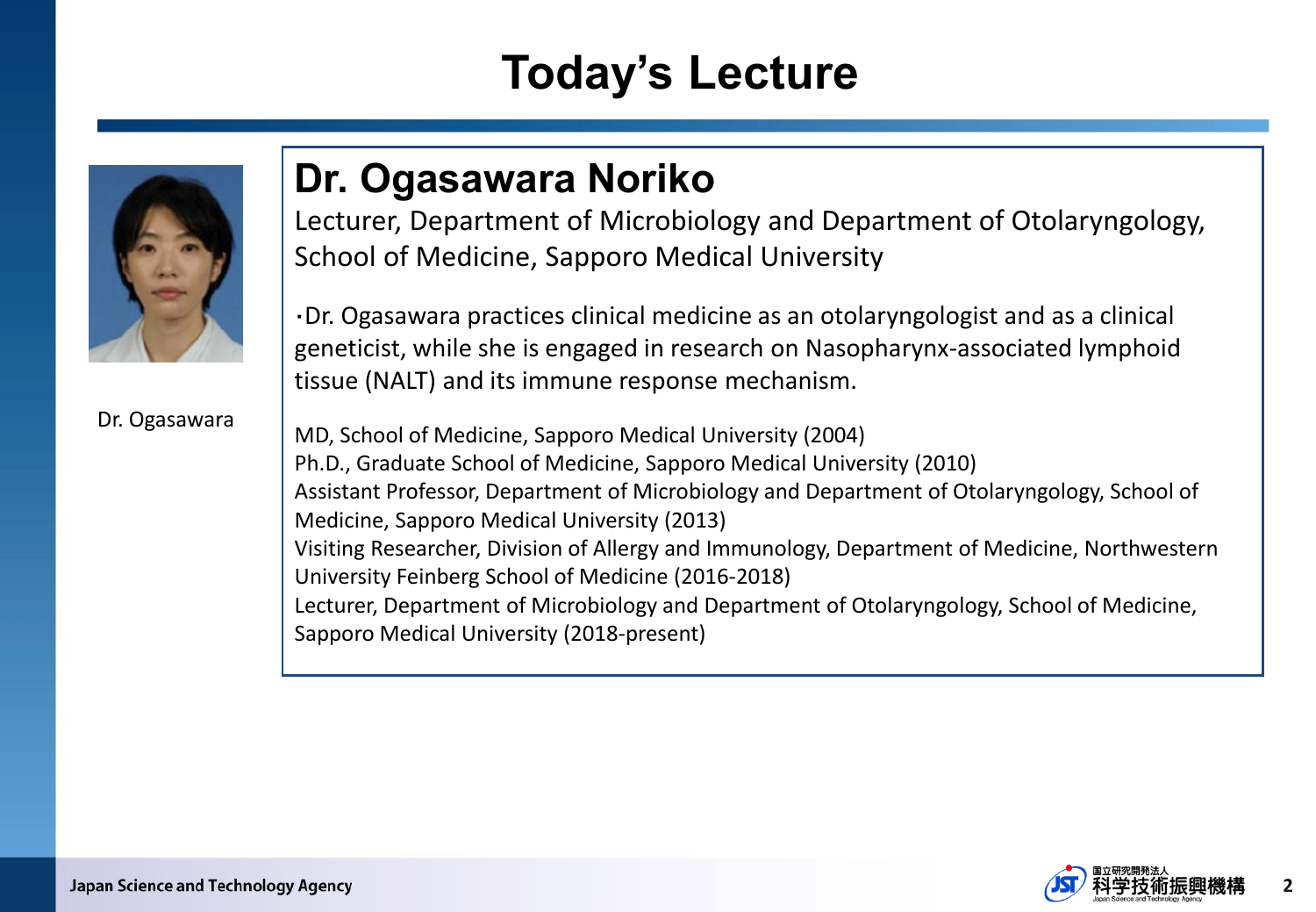## **Today's Lecture**



Dr. Sugita

### **Dr. Sugita Yukihiko**

Assistant Professor, Kyoto University

・Dr. Sugita is engaged in research on virology at the Institute for Frontier Life and Medical Sciences and Hakubi Center for Advanced Research, Kyoto University.

DVM, Faculty of Veterinary Medicine, Hokkaido University (2010) Ph.D., Graduate School of Medicine, The University of Tokyo (2014) Postdoctoral Scholar, Okinawa Institute of Science and Technology Graduate University (2014) Specially Appointed Researcher (2018), Specially Appointed Assistant Professor (2019), Institute for Protein Research, Osaka University Assistant Professor, Institute for Frontier Life and Medical Sciences and Hakubi Center for Advanced Research, Kyoto University (2020-present)